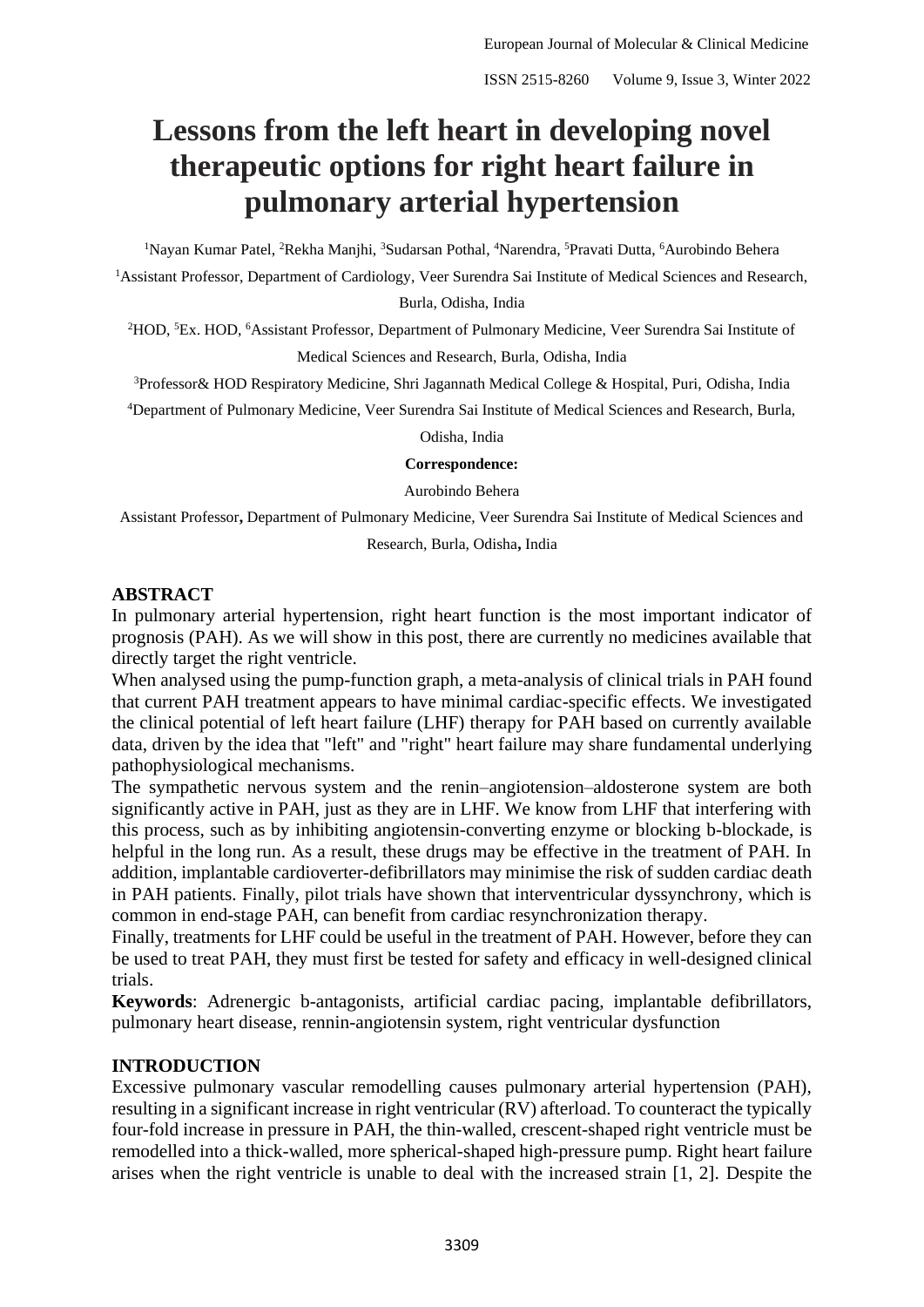effective introduction of various new pulmonary-selective vasodilating treatments over the last decade, PAH patients' prognosis remains poor [3, 4].

The link between RV afterload (which is primarily dictated by PVR and pulmonary arterial compliance [5]) and RV dysfunction is not straightforward. Patients with PAH caused by systemic sclerosis (low load/low pressure) have a worse prognosis than those with idiopathic PAH, but patients with PAH caused by congenital heart disease (high load/high pressure) have a better prognosis [6]. In PAH, mean pulmonary artery pressure (P pa) and PVR are of limited prognostic value, whereas reflections of RV (mal)adaptation to its increased load (cardiac index, right atrial pressure, tricuspid annular plane systolic excursion, and N-terminal pro-brain natriuretic plasma levels) (fig. 1) are the strongest predictors of survival [8–10].Thus, it is not the load *per se*, but the failing right ventricle itself that leads to death.



Progression of PAH

FIGURE 1; Haemodynamic changes during the progression of pulmonary arterial hypertension (PAH). The continuous rise in pulmonary vascular resistance (PVR) during the progression of PAH is initially compensated by concentric remodelling of the right ventricle (RV). Right atrial pressure (*P*ra) remains normal and there is a steep increase in mean pulmonary artery pressure (*P¯*pa) as cardiac index (CI) at rest is preserved. In the next stage, the RV is not able to fully compensate for the further increase of PVR and starts to decompensate; eccentric RV remodelling is observed. There is a modest rise in *P¯*pa as CI also starts to fall. At this stage *P*ra remains at near normal levels. In the final stage of overt right heart failure there is a severe drop in CI, a steep rise in *P*ra and, even though PVR still increases, *P¯*pa drops due to the low output state. Changes in RV function fit to the different disease stages in PAH and explain the prognostic importance of CI and *P*ra over *P¯*pa. In systemic sclerosis associated-PAH (?-?-?- ), the ability of the RV to adapt to the increasing PVR appears limited, therefore, the heart fails at lower PVR [7]. The aim of specific RV-therapies ( ) is to improve the ability of the heart to adapt to itsafterload. Ref.: reference/normal value.

Current PAH treatment (prostacyclines, endothelin receptor blockers, phosphodiesterase (PDE)-5 inhibitors, and calcium antagonists) focuses on reducing RV load by managing the excessive vascular remodelling seen in PAH [11]. Their cardiac-specific effects on RV adaptation and remodelling have yet to be investigated, but as we will see later, they are most likely of limited clinical value. As a result, there is still untapped potential for medicines that target the right ventricle directly [12].

It is well known that, regardless of the initial cardiac event, the process of cardiac remodelling itself, while compensatory at initially, is deleterious in the long run in left heart failure (LHF) [13]. In patients with LHF, there is now solid evidence that interfering in the remodelling process decreases morbidity and death significantly [14, 15]. We believe that the RV remodelling seen in PAH patients and the cardiac remodelling seen in LHF patients share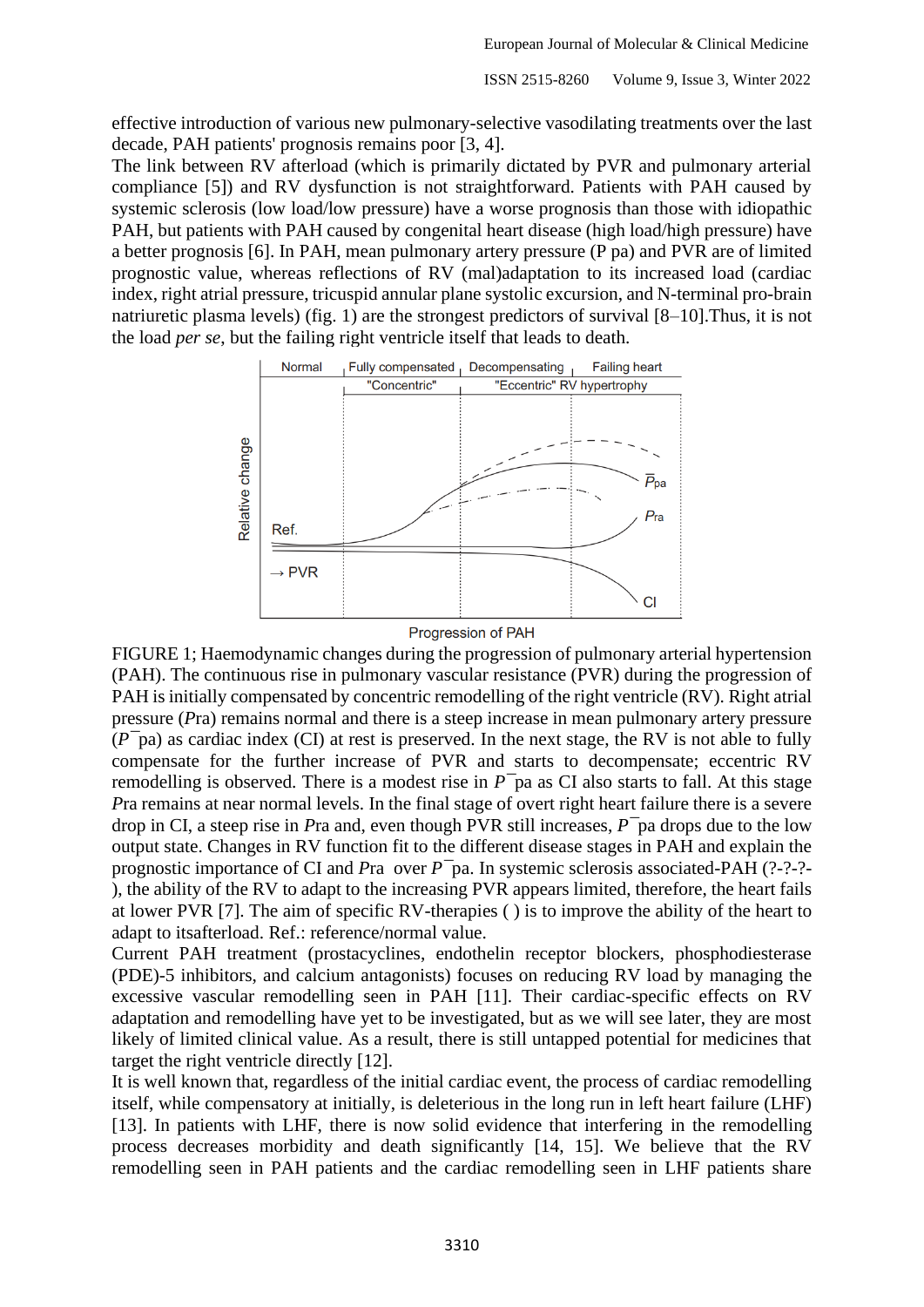important pathophysiological underpinnings. This suggests that the negative RV remodelling might be treated with the same well-established LHF treatments.

Clinically distinguishing cardiac-specific effects of treatment from their effects on load (pulmonary vasodilation), which also indirectly influence the heart, is critical for gaining a better understanding of the processes involved. As a result, we will address how this separation of effects might be explored in the first half of this review, as well as evaluate the cardiacspecific effects of current PAH medications. We will look at the potential relevance of current evidence-based LHF therapy (table 1) for right heart failure secondary to PAH in the second half of the review.

### **HOW CAN WE DISTINGUISH THE CARDIAC-SPECIFIC EFFECTS OF PAH THERAPY FROM THE PULMONARY VASODILATING EFFECTS?**

Functionally, the right ventricle and the pulmonary vascular bed are linked [1, 2]. As a result, using normal diagnostic methods to separate cardiac-specific effects from pulmonary-specific effects of an intervention is difficult (i.e. right heart catheterisation or echocardiography). Bosentan medication, for example, has been demonstrated to partially restore cardiac dimensions and function: as compared to placebo, bosentan treatment improved cardiac output  $(0.4 \text{ Lmin-1m-2, p0.01})$  and the RV/LV diastolic area ratio  $(-0.64, p0.01)$  [16]. These benefits, however, are most likely due to a reduction in RV load (difference in PVR reduction, bosentan therapy against placebo: -41599 dyn?s?cm-5; p,0.001) [17] and are not cardiac specific. Epoprostenol, sildenafil, and successful pulmonary endarterectomy or lung transplantation have all been linked to similar results.

This difficulty can be avoided in an experimental context by utilising models with a fixed RV afterload (e.g. pulmonary arterial banding). Two strategies are described here that can also be used in a clinical context.



FIGURE 2: Distinguishing cardiac-specific from pulmonary-specific effects in pulmonary hypertension (PAH) patients*.* a) Pressure curves of the right ventricle (RV) and the main pulmonary artery are shown. Maximal isovolumic pressure is estimated (*P*iso) by sine wave fit [18]. b) Pressure–volume loops can be constructed from instantaneous pressure and volume measurements by use of conductance catheters. End-systolic elastance (Ees) is considered a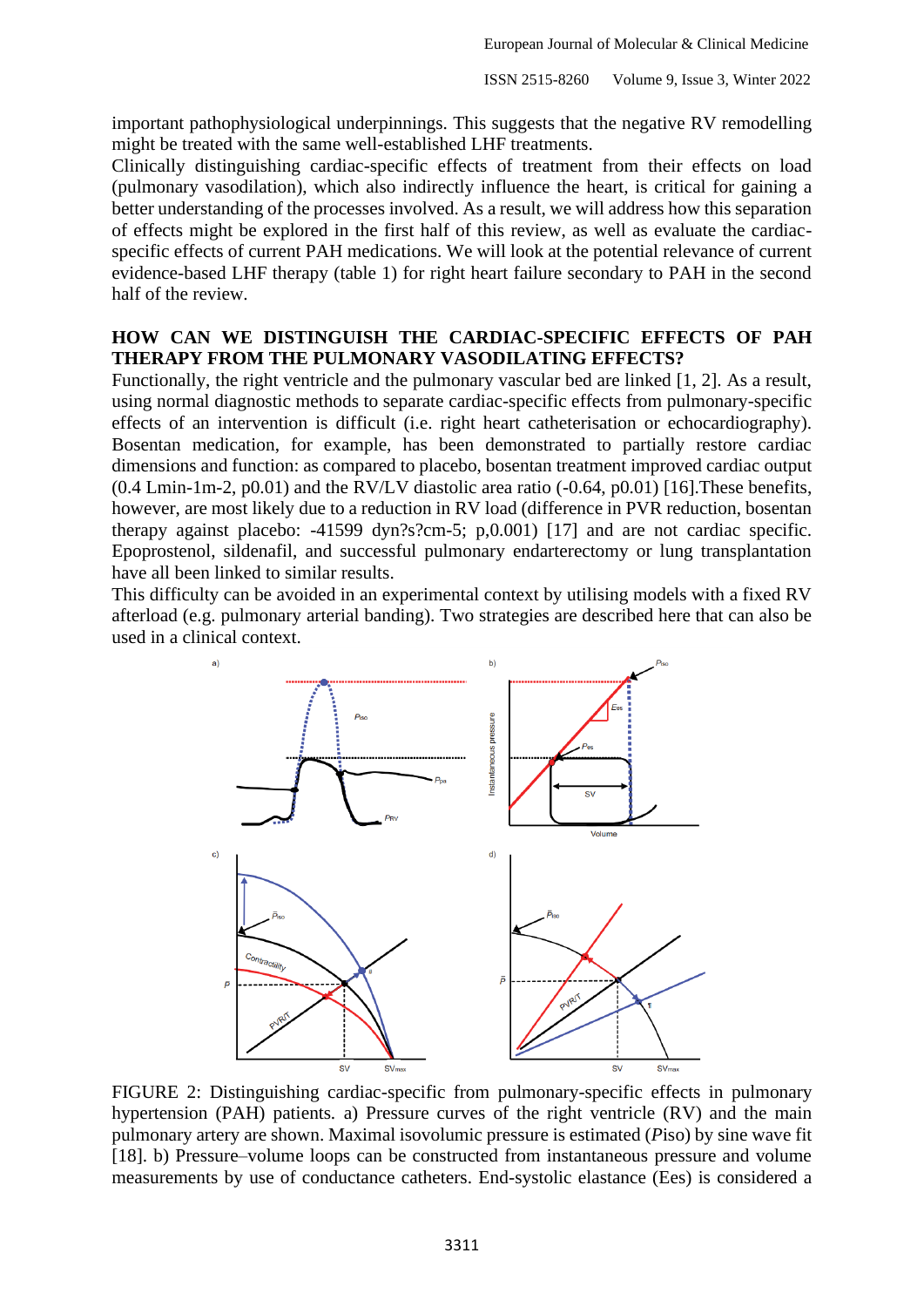load-independent measure of RV contractility and is measured from the slope of the connecting line between end-systolic pressure (*P*es) and *P*iso [19]. c) Increase in contractility. d) Decrease in pulmonary vascular resistance (PVR). An alternative approach for describing heart function is the pump-function graph [20]. Here, average RV pressure *versus* stroke volume (SV) at steady state are plotted (the working point) and by the same single-beat estimation (*P¯*iso), a pump-function graph is constructed (–––––). The slope of the line from the origin through the working point is a measure for PVR divided by heart period (PVR/T) and, therefore, a measure for RV afterload. When RV contractility increases (c), this is observed in the pump-function graph by increased *P¯*iso while SVmax remains unchanged; the new working point has moves to the upper right (#). When RV afterload is reduced (PVR/T decreases; d), the pump-function graph remains unchanged, while the new working point moves to the lower right ("). *P¯*: mean pressure; *P*pa: pulmonary artery pressure; *P*RV: RV pressure curve.

## **PRESSURE–VOLUME RELATIONSHIP**

It is well known that cardiac function and contractility characteristics can be determined from combined ventricular pressure and volume measures that are independent of arterial load. The end-systolic elastance (Ees or Emax), which is assessed by the slope of the fitted line linking end-systolic pressure volume points, is an example of a load-independent systolic function parameter (fig. 2b). Furthermore, load-independent diastolic function parameters can be calculated [21, 22]. This technique has been successfully utilised to describe LV performance in a variety of disease situations [23], and its use in PAH patients for the right ventricle has just been validated [24].Pressure–volume loops require simultaneous measurements of instantaneous pressure and volume signals (fig. 2a and b), which can only be acquired with specialised equipment (e.g. conductance catheters). Furthermore, varying cardiac load (typically via a transient partial blockage of the inferior vena cava) is required to precisely determine Ees, which may be unacceptably risky in patients with haemodynamic impairment, such as PAH patients. Fortunately, mathematical procedures have been devised (e.g. singlebeat estimation) that allow good calculation of Ees with only a high-quality RV pressure curve and a valid stroke volume (SV) measurement during steady state [18, 19].The pressure–volume relationship (including single-beat estimation) has been shown to be effective in recent investigations comparing the separate cardiac and pulmonary effects of norepinephrine, dobutamine, and levosimendan in an experimental model for right heart failure [25, 26].

# **PUMP-FUNCTION GRAPH**

The pump-function graph [20, 22] is an attractive alternative for examining cardiac-specific versus pulmonary-specific effects. This method has the benefit of requiring only immediate pressure and average flow measurements, and it does not require instantaneous volume signals for analysis. A pump-function graph can be generated by plotting average RV pressure against SV (the working point) and using the same single-beat estimation as previously stated (fig. 2c and d). Improved cardiac contractility is indicated by an increase in mean isovolumic pressure while SV max remains unchanged (fig. 2): in this scenario, the new working point advances to the upper right (fig. 2c).When cardiac load falls due to pulmonary vasodilation (but ventricular contractility stays intact), the working point shifts to the lower right. We recently observed reduced cardiac contractility in systemic sclerosis-associated PAH compared to idiopathic PAH using the pump-function graph, which could explain the patients' worse prognosis despite lower PVR [7].

Due to RV remodelling, both approaches (pressure–volume loops and pump–function graph) may be insufficient for evaluating chronic (as opposed to acute) impacts of an intervention. They can, however, be refined further by include measures of RV remodelling (RV wall thickness and diameter) in the analysis, in which case RV wall stress (s) is employed instead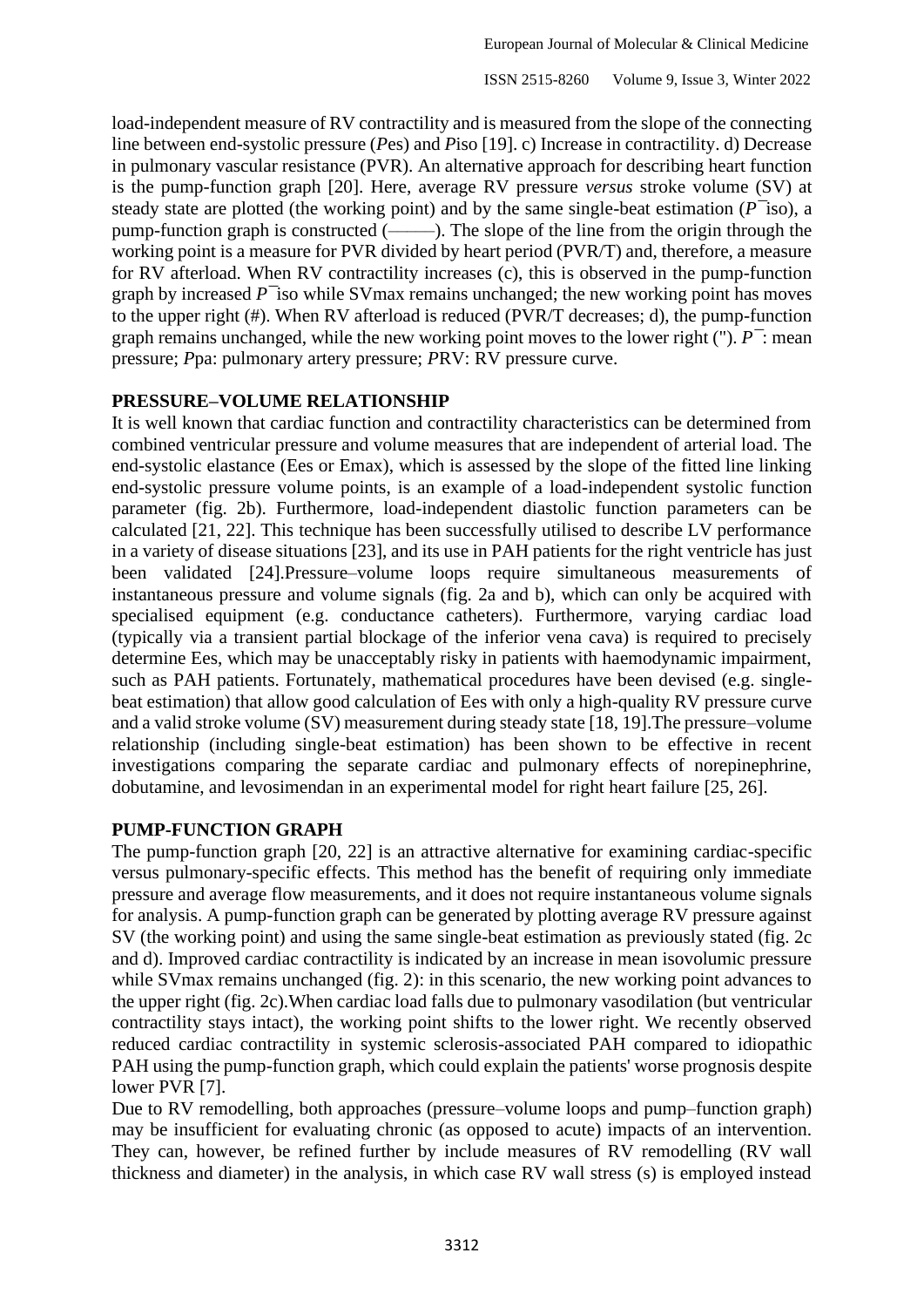of RV pressure (calculated using Laplace's law) [22]. We conclude that distinguishing the cardiac-specific from the pulmonary-specific effects of an intervention in PAH patients can be done using an integrated strategy [22].

It's often difficult to tell the difference between cardiac and pulmonary effects of PAH medication in patients. The pressure–volume loop and the pump-function graph were created for this reason. The pump-function graph across the pressure–volume loop is recommended because it is more easily obtained in individuals undergoing routine RV catheterization.

## **CARDIAC EFFECTS OF CURRENT PAH MEDICATION**

Only a few studies have looked into the cardiac-specific effects of current PAH medicines, as opposed to their pulmonary-vasodilating effects. First, we'll go over the few pertinent experimental experiments.

## **EXPERIMENTAL STUDIES**

Using pressure–volume analysis, ZIERER et al. [27] studied the effects of diltiazem (a calciumchannel blocker) on RV function in a chronic model of RV pressure overload. Diltiazem administration during constant RV afterload decreased cardiac output, which was mostly due to decreased right atrial function and RV filling. KERBAUL et al. [28] used pressure–volume analysis to explore the effects of prostacyclines in an acute model of RV pressure overload. Epoprostenol increased cardiac output, which was explained by a significant reduction in RV afterload with no changes in RV contractility. REX et al. [29] have corroborated these observations.Two recent articles [30, 31] investigated the effects of chronic sildenafil administration in a model of RV pressure overload generated by pulmonary artery banding. Both investigations found that sildenafil causes an increase in RV hypertrophy and/or improves RV function, implying that sildenafil has a direct effect on the heart. NAGENDRAN et al. [32] previously observed PDE-5 overexpression in hypertrophied, but not normal, rat and human RV myocardium, as well as acute inotropic effects of sildenafil in the isolated Langendorffperfused heart. In conclusion, experimental data suggest that calcium-channel blockers have acutely negative effects on RV function and remodelling, while prostacyclines have a neutral effect and sildenafil has perhaps favourable cardiac-specific effects on RV function and remodelling.There are currently no (experimental) data on the effects of endothelin receptor blockers on the right ventricle in the context of PAH. Until now, these compounds have only been studied in models where the RV afterload was not fixed.

#### **META-ANALYSIS OF CLINICAL STUDIES**

There are no clinical studies that have precisely separated the cardiac and pulmonary effects of current PAH treatments that we are aware of. As a result, we used the pump-function graph to re-evaluate all placebo-controlled randomised clinical trials in PAH that contained serial invasive haemodynamic data, as recently summarised by GALIE et al. [33]. (fig. 3). P pa was utilised as a substitute for mean RV pressure, and SVi was recalculated by dividing cardiac output by heart rate and body surface area (estimated as 1.82 m2 if not reported).The pumpfunction graph's simultaneous evaluation of the haemodynamic changes in P pa and SVi throughout a typical study period of 12 weeks (range 8 weeks to 12 months) reveals that current PAH treatments mostly have pulmonary vasodilating effects. When comparing figure 3 to the situation in figure 2d, this becomes clear. Although more research into this issue is needed, this finding shows that there is a compelling case to be made for creating innovative PAH medications that particularly target the right ventricle [12].

The key determinant of prognosis in PAH is right heart function. Current drugs (endothelin receptor blockers, PDE-5 inhibitors, and prostacyclines) appear to have only little effects on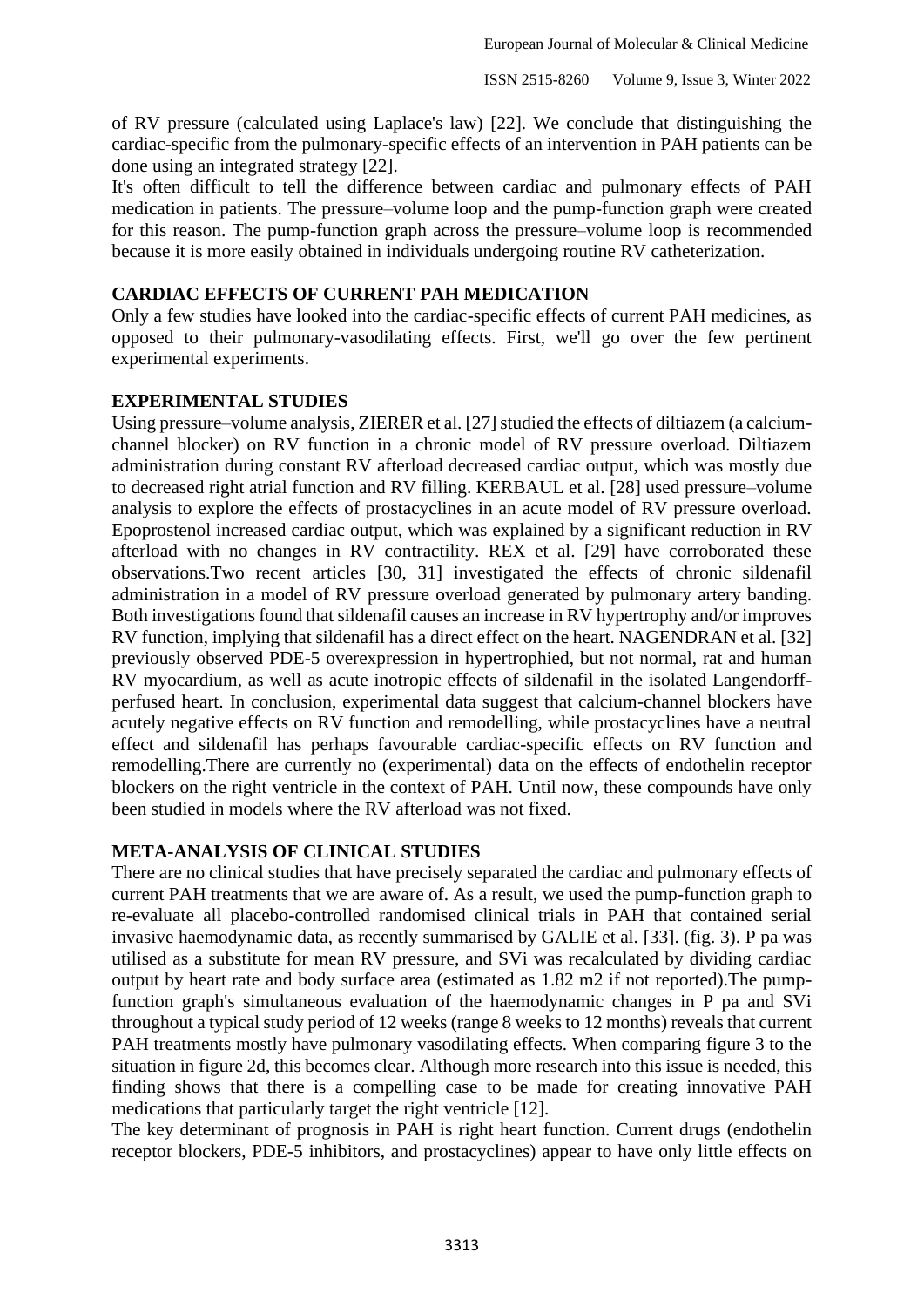the heart (when analysed by an RV pump-function graph). Novel treatments that improve right heart function in PAH patients are required.

## **RELEVANCE OF LHF THERAPIES FOR PAH-RELATED RIGHT HEART FAILURE**

(Loop)diuretics, a b-blocker, and angiotensin-converting enzyme (ACE) inhibitors, or angiotensin II receptor blockers if ACE inhibitors are not tolerated, are the foundations of modern (systolic) LHF therapy (table 1). If the patient's renal function allows, an aldosterone antagonist or angiotensin blocker is administered if the symptoms persist. Exercise training is recognised as a complementary treatment. For selected LHF patients, an implantable cardioverter-defibrillator and/or



FIGURE 3. Meta-analysis of pulmonary arterial hypertension (PAH) trials by pump function*.*  Each arrow shows the general absolute change in indexed stroke volume (DSVi) and mean pulmonary artery pressure (D*P¯*pa; as a surrogate measure for mean right ventricle pressure) per study group of all placebo controlled randomised clinical trials in PAH reporting serial haemodynamic measurements [33]. A decrease in SVi was always accompanied by an increase in  $P<sup>−</sup>$ pa in the placebo group (red arrows), implying an increase in pulmonary vascular resistance (PVR) without relevant changes in cardiac contractility. For the intervention groups (blue arrows), an increase in SVi was always accompanied by a decrease in *P¯*pa, implying reduction in PVR without important changes in cardiac contractility. Therefore, current PAH medications predominantly have pulmonary vasodilating effects with only limited cardiac-specific effects.

cardiac resynchronisation therapy can be considered. These treatments are well-known and have been shown in a number of well-designed randomised controlled trials (more details on current LHF therapy can be found in current guidelines [14, 15]). It's worth noting that clinical benefit was found in these trials regardless of the cause of LHF. This confirms the current theory that, following the initial shock, the process of cardiac remodelling is comparable and unaffected by the cause (e.g., ischaemia or hypertension) [13]. However, it has been shown that therapeutic efficacy in systolic and diastolic heart failure (different LHF phenotypes) may differ [34].As a result, only these recommendations will be reviewed in this paper, as the cardiac remodelling seen in PAH patients with right heart failure is comparable to that seen in systolic LHF (lower ejection fraction and ventricular dilatation) [10].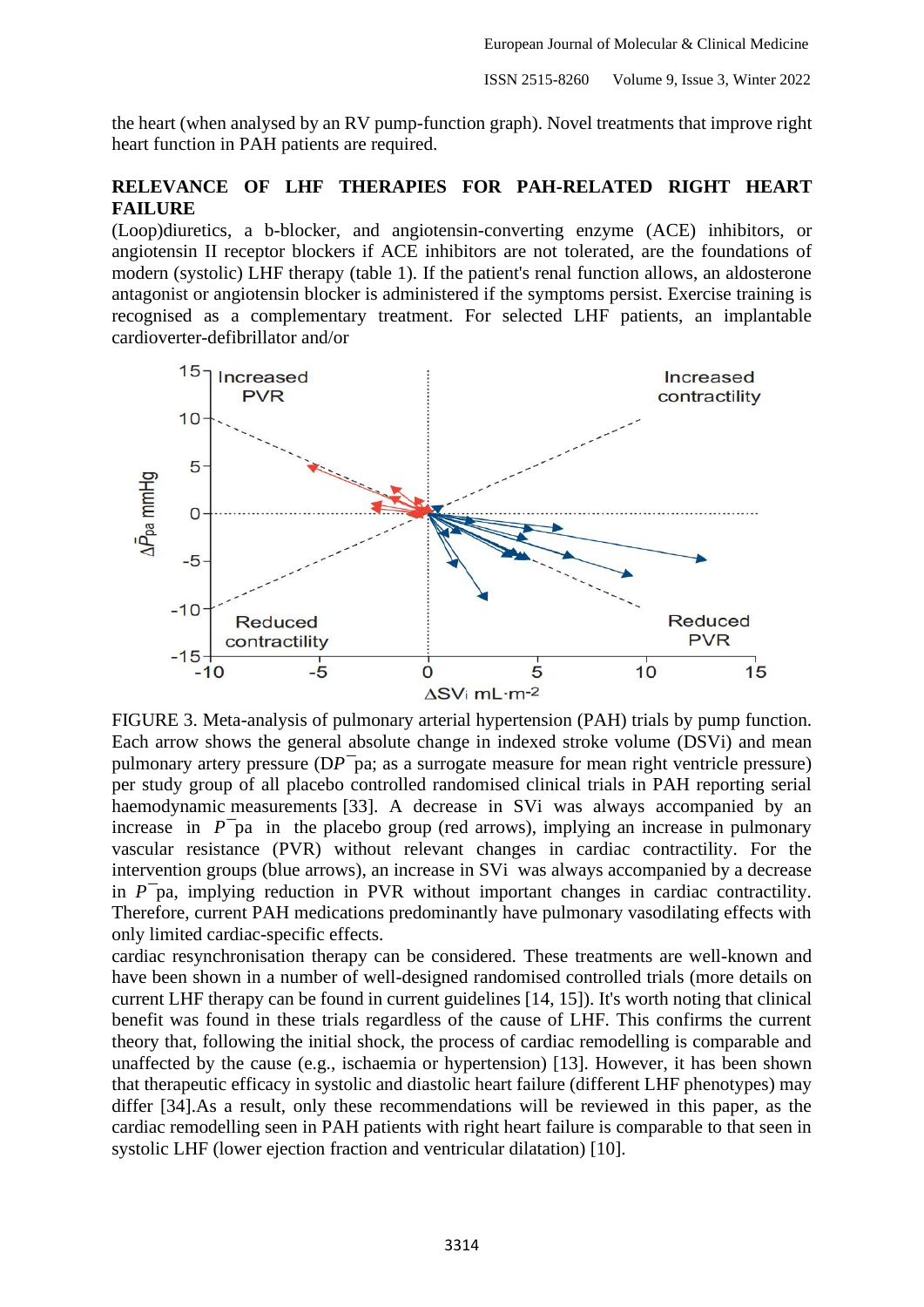Even though there are significant structural, functional, and developmental variations between the left and right ventricles, it is tempting to apply the LHF recommendations to right heart failure [1, 2]. Nonetheless, there is considerable overlap in recommendations between the LHF and PAH guidelines [3, 4, 14, 15], implying that, at least from a treatment standpoint, there may be some fascinating parallels. Loop diuretics, for example, are commonly utilised to achieve rapid symptomatic relief in both PAH and LHF. Furthermore, for PAH patients who are clinically stable and receiving adequate pharmacological treatment, moderate exercise training is now acknowledged as an adjuvant therapy [35–37].

We won't go into detail on loop diuretics or exercise training because they're already part of the existing PAH guidelines' recommendations. We also won't talk about LHF treatments that are currently in the early stages of development. Instead, this review will concentrate on the clinical potential of: 1) b-blockers as sympathetic nervous system modulators; 2) ACE inhibitors, angiotensin blockers, and aldosterone antagonists as RAAS modulators; and 3) the potential of electrical cardiac interventions, such as implantable cardioverter-defibrillators and cardiac resynchronization therapy, as novel PAH add-on therapies (fig. 4).We will primarily focus on the significance of the underlying pathophysiological mechanisms for PAH that are altered by these interventions because there are few prospective controlled data that evaluate the relevance of various LHF therapy in PAH.

## **NEUROHUMORAL ACTIVATION AND PAH**

In addition to symptomatic treatment with loop diuretics, the combination of a b-blocker (more specifically bisoprolol, carvedilol, or sustained released metoprolol) with either an ACE inhibitor, angiotensin blocker, and/or an aldosterone antagonist significantly reduces morbidity and mortality in LHF [14, 15]. These drugs affect the underlying "neuro- humoral activation," which is now thought to be patho- gical in the long run since it promotes cardiac remodelling and disease development [13, 38].In LHF, neurohumoral activation is defined as a situation in which the neurological and hormonal systems designed to maintain appropriate organ perfusion are overactive. From a therapeutic standpoint, the sympathetic nervous system and RAAS are the most important components of this activation [14, 15, 38].

#### **SYMPATHETIC NERVOUS SYSTEM**

Early on in the course of LHF, autonomic dysbalance with sympathetic system dominance ensues [39], which is mostly due to diminished baroreceptor discharge. Mechanical stretch triggers baroreceptors, which are mostly found in the aortic arch, carotid arteries, and the left ventricle, and they respond by tonically suppressing central sympathetic neuronal outflow. Both systemic arterial pressures and baroreceptor sensitivity are lowered in LHF patients. Overstimulation and selective downregulation of cardiac-specific b1-adrenergic receptors in the left ventricle originate from sympathetic overdrive, which causes chronically increased norepinephrine levels. This stimulus increases heart mechanical stress (through inotropic, chronotropic, and vasoconstrictive effects), as well as having direct cardiotoxic consequences [40].As a result, LV remodelling continues, resulting in additional functional decline [38]. By antagonising the b-adrenergic receptor, b-blockers can break the vicious cycle of heart failure [41]. Digoxin's therapeutic effects are now linked not just to its mild inotropic effects, but also to its minor neurohumoral effects: digoxin indirectly sensitises the cardiac baroreceptor, reducing sympathetic outflow in the central nervous system [42].

Several approaches have been devised to establish sympathetic overdrive in LHF patients, despite the fact that sympathetic activity is difficult to detect in the clinical situation [39]. Regional norepinephrine spill-over measurements or microneurography (which directly measures post-ganglionic muscular sympathetic nerve activity (MSNA)) are the most accurate ways to evaluate sympathetic activity. The use of 123I-MIBG tracers provides a sophisticated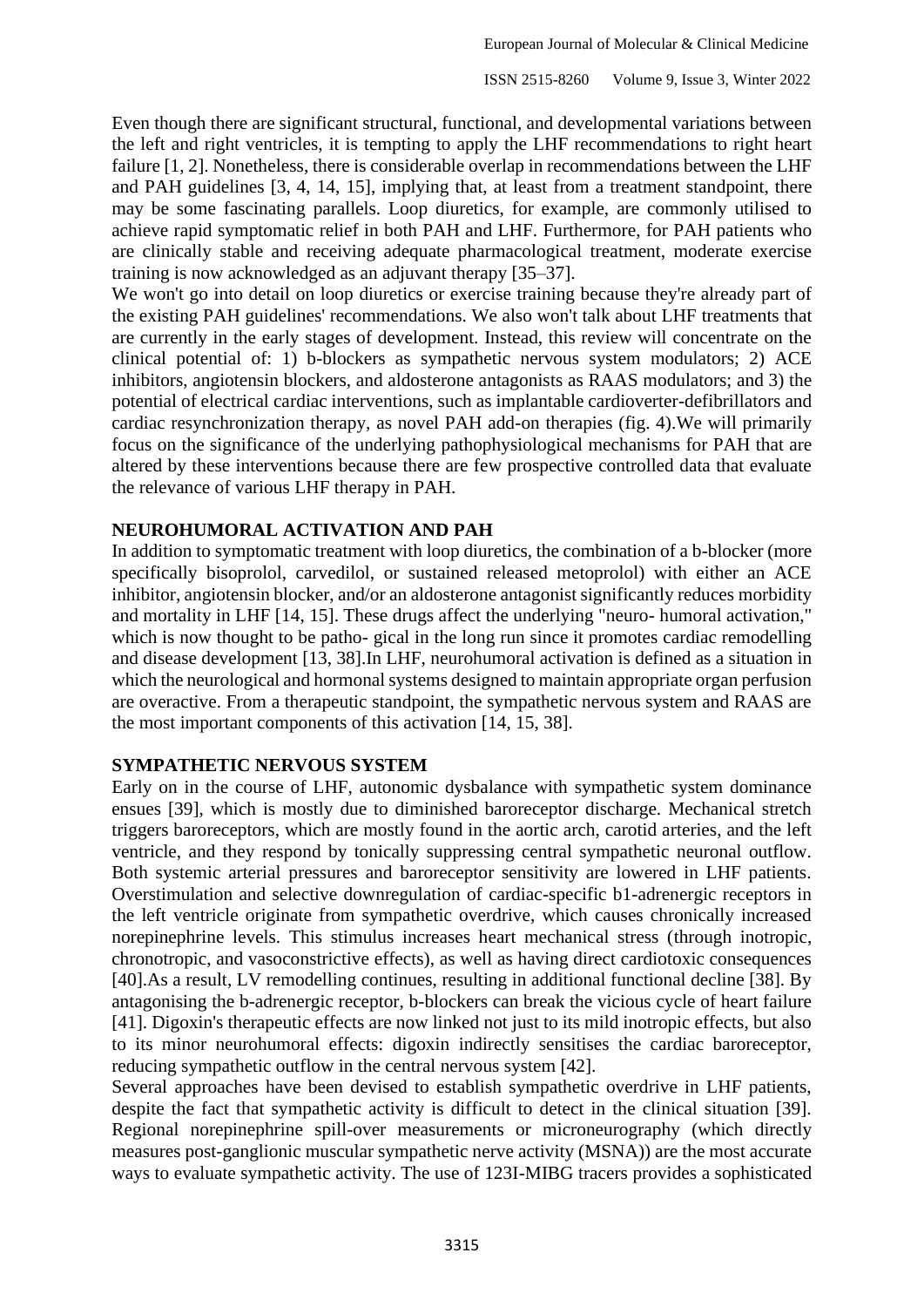noninvasive option (heart-to-mediastinum ratio falls when the sympathetic nervous system is chronically activated). The assessment of heart rate variability is a cruder yet simple method (which is reduced when the sympathetic nervous system is over-activated).

#### **RENIN–ANGIOTENSIN–ALDOSTERONE SYSTEM**

The RAAS [43] is another important system in this context, as it is strongly linked to the sympathetic nervous system. Reduced cardiac output causes decreased renal perfusion, which activates this mechanism. The juxtaglomular cells in the kidneys react by secreting renin in this circumstance. Renin raises angiotensin I levels, which ACE converts to angiotensin II (abundantly present in the lung endothelium). Multiple functions are mediated by angiotensin II, which is a powerful vasoconstrictor with inotropic, natriuretic, and antidiuretic effects. All cause cardiac stress in the setting of LHF and are harmful in the long run.Angiotensin II, like norepinephrine, excessively stimulates and selectively down-regulates its angiotensin II type 1 (AT1)-receptor in the left ventricle, causing cardiac remodelling directly. Angiotensin II also increases the production of aldosterone and vasopressin (also called antidiuretic hormone). Both have natriuretic and antidiuretic properties, as well as promoting heart remodelling directly. By decreasing certain components of the RAAS, ACE inhibitors, angiotensin blockers, and aldosterone antagonists interfere with this mechanism [14, 15].

The activity of the RAAS can be measured directly in plasma by measuring renin or angiotensin II activity. The assessment of hyponatremia [38] is a straightforward but indirect way to measure chronically activated RAAS.

*Over-activation of the sympathetic nervous system in PAH*  Given that the fundamental source of neurohumoral activation in LHF (decrease in cardiac output) is also a key clinical characteristic in PAH, the sympathetic nervous system and RAAS are likely to be substantially activated in PAH. Indeed, sympathetic and RAAS activation assessments in PAH are equivalent to those in LHF [44, 45].

Measurements in PAH patients revealed higher norepinephrine levels in plasma, similar to those seen in LHF patients [46, 47], albeit this was not consistently found in other research [48]. In PAH patients, increased MSNA [48], reduced cardiac uptake of 123I-MIBG [49], reduced heart rate variability [50], and selective down-regulation of b1-adrenergic receptors in the right (but not left) ventricle have all been observed, all of which are indicators of increased sympathetic activity affecting the right ventricle [51]. Furthermore, these findings were linked to the severity of the condition.

In PAH-induced right heart failure, RAAS is also involved. Hyponatremia was recently reported by FORFIA et al. [52], implying that RAAS activation is a significant independent prognostic factor in PAH. In PAH patients, parameters that more directly assess RAAS activation (increased renin activity, raised levels of angiotensin II, aldosterone, and/or vasopressin) have yet to be studied. Nonetheless, in patients with right heart failure owing to hypoxic pulmonary hypertension (cor pulmonale) [53] and in different experimental models of PAH-induced right heart failure [54], enhanced renin activity and raised aldosterone levels in plasma have been shown. Furthermore, specific AT1-receptor down-regulation in the right ventricle has been found in PAH patients [55].

These findings imply that in PAH, the sympathetic nervous system and the RAAS are both significantly active. However, unlike LHF, only a few clinical investigations have looked into the therapeutic potential of neurohumoral modulation. RICH et al. [56] studied the effect of i.v. digoxin administration in PAH patients and discovered an immediate increase in cardiac output with a concurrent decrease in norepinephrine levels, similar to the digoxin effect in LHF. Surprisingly, no clinical investigation on the effects of b-blockers, which have a stronger effect on the sympathetic nervous system than digoxin, has been conducted in PAH-induced right heart failure. B-blocker use is even contraindicated, according to medical opinion.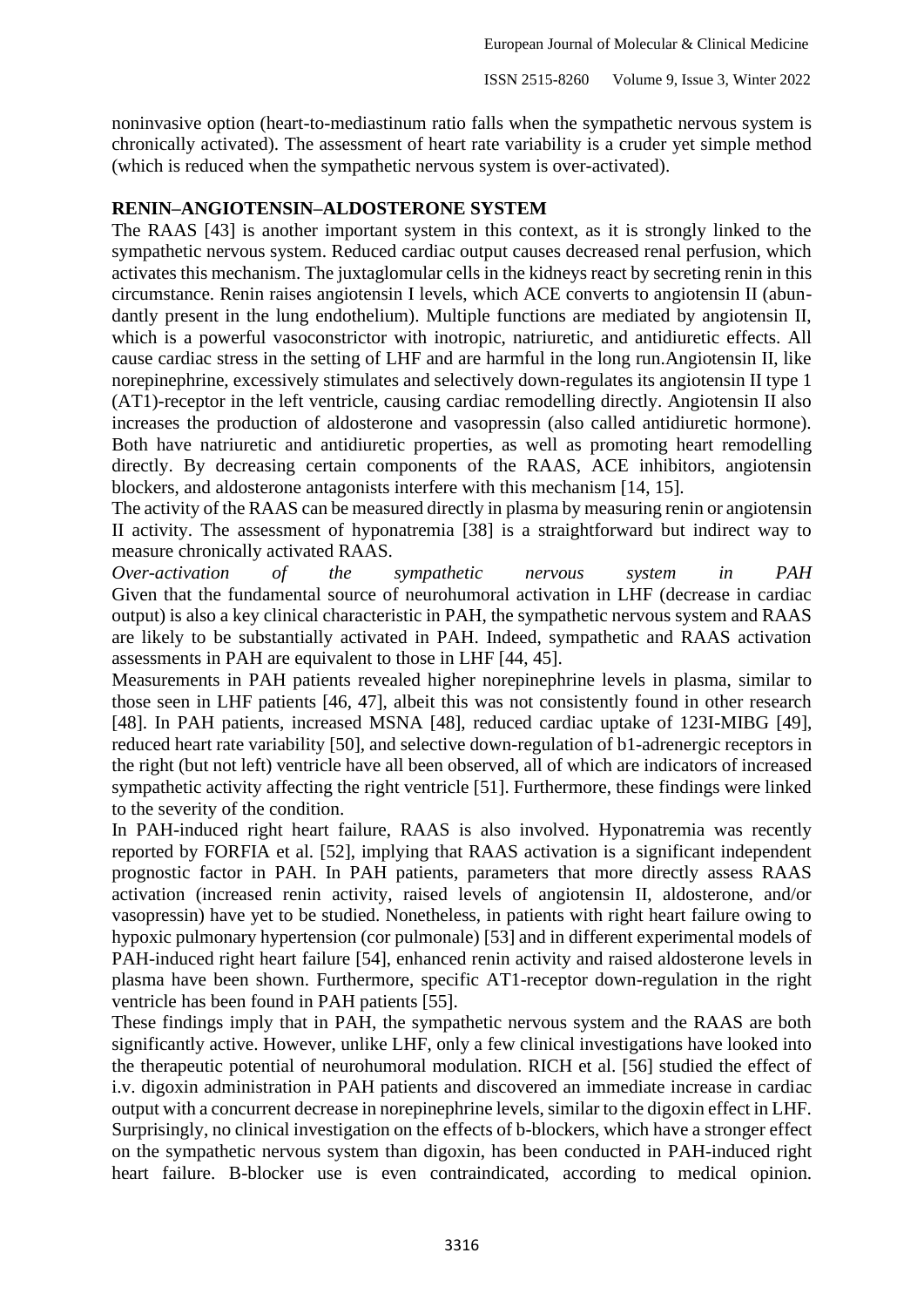PROVENCHER et al[57] .'s work corroborates this frequently. In a limited group of patients with portopulmonary hypertension, they found considerable functional improvement two months after stopping the b-blocker. However, all of the patients were given high-dose propanolol or atenolol to prevent variceal haemorrhage. In compared to newer b-blockers, these older b-blockers are contraindicated for LHF because of their significant myocardial depression and vasoconstrictive effects [41].Furthermore, LHF has long known that acute functional benefits do not always translate to long-term positive changes, and that overall good effects of b-blockers can normally be predicted after o3 months of chronic treatment [41].

The need of maintaining RV systolic function is another (related) rationale opposing b-blocker use in PAH. Acute b-blocker medication has been shown to aggravate dyspnea, most likely due to negative inotropic effects that cause instant ventriculo-arterial uncoupling [18]. However, as seen in LHF patients [14, 15], this transitory effect may be better tolerated with judicious administration of selective b-blockers ("start low, go slow").

Although it goes against current consensus, we believe that the sympathetic nervous system is stimulated to pathological levels in PAH, just as it is in LHF, and that this can be normalisedwith judicious b-blocker treatment. More (pre-clinical) study is needed to see if a low-dose of a newer selective b-blocker could be a tolerable option for eliminating the negative consequences of sympathetic overdrive in PAH.

## **ACTIVATION OF RAAS IN PAH**

The involvement of RAAS in pulmonary vascular remodelling and pulmonary vasoconstriction has long been recognised [58, 59]. When captopril (the first ACE inhibitor) became commercially available, it was avidly tried in PAH patients for whom there was no effective treatment at the time. Four short case series (a total of 26 patients) on the haemodynamic effects of captopril in PAH were published in the 1980s. Three of the investigations were encouraging, with significant improvements in cardiac output and exercise capacity [60, 61]. However, one study [63] found no haemodynamic alterations, either positive or negative.Surprisingly, no more clinical trials have been published since then. Since the discovery of ACE2, an isoform of ACE with anti-inflammatory (protective) properties [64, 65], there has been renewed interest in RAAS. The heart's potential benefit from ACE inhibitors, angiotensin blockers, and/or aldosteron antagonists has yet to be tested in patients with PAH.

Preclinical investigations utilising several models of PAH and right heart failure, on the other hand, have proven that taking an ACE inhibitor or angiotensin blocker lowers RV remodelling and improves cardiac function and/or mortality [66–69]. We conclude that pharmacological interference in the RAAS could (partially) reverse pulmonary and cardiac remodelling in PAH, indicating the need for a prospective controlled clinical trial of the effects of ACE inhibitors, angiotensin blockers, and/or aldosterone antagonists in PAH.

The sympathetic nervous system and the RAAS are significantly active in PAH, just as they are in LHF. As a result, well-established pharmaceutical therapies for LHF may be applicable for PAH as well. ACE inhibitors, angiotensin II blockers, and selective b-blockers, on the other hand, have not been studied in PAH, and clinical trials evaluating their potential are urgently needed. Nonetheless, routine use of these neurohumoral modulators, particularly b-blockers, is not currently recommended in PAH unless further trials show that their usage is safe and effective in PAH.

#### **ELECTRICAL REMODELLINGAND PAH**

In the treatment of LHF, implantable cardioverter-defibrillators and cardiac resynchronization therapy are relatively novel therapeutic methods. Since 2001, major heart failure guidelines have included recommendations for implanted cardioverter-defibrillator use, but only since 2005 have recommendations for resynchronization treatment been included. In addition to the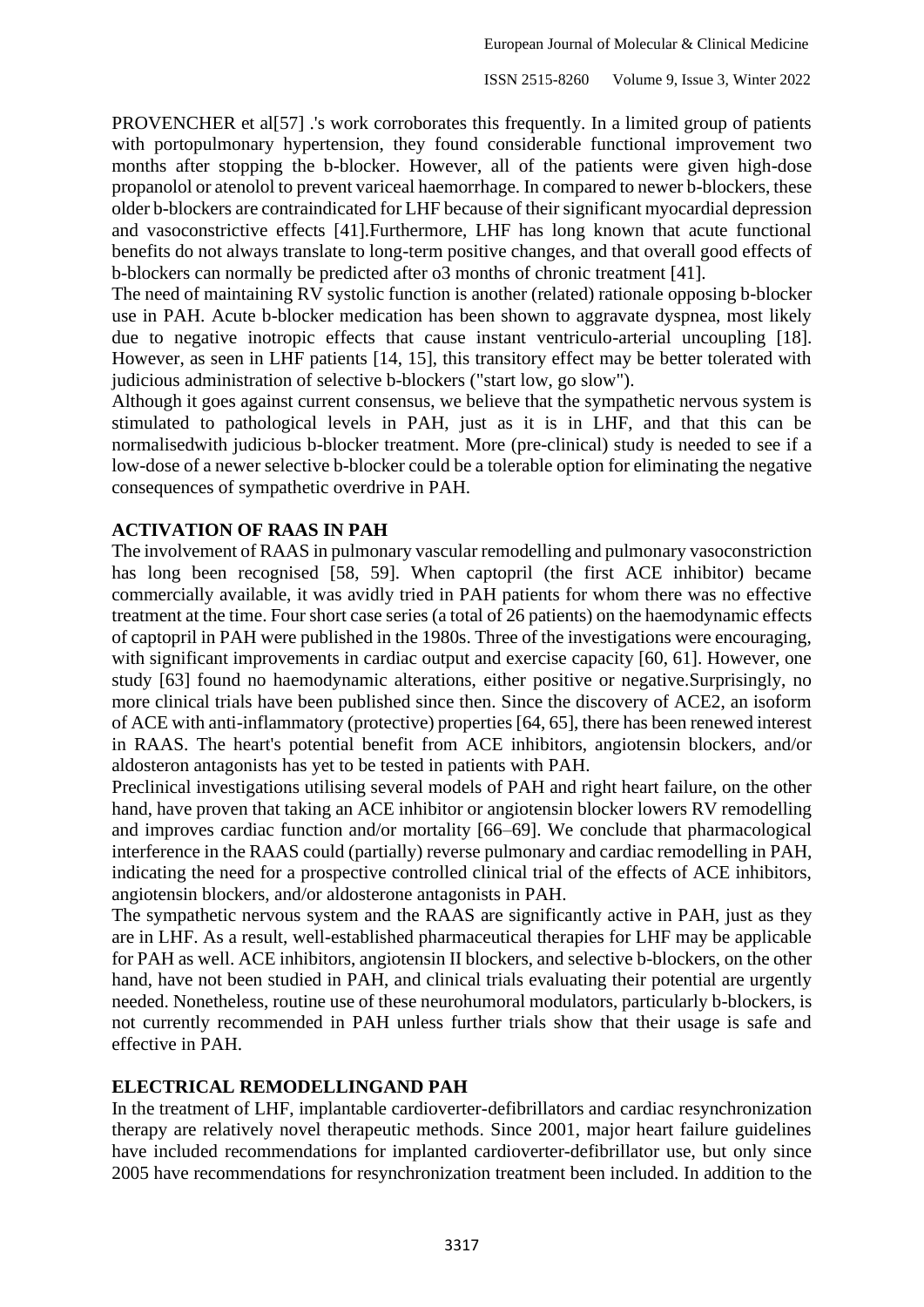beneficial effect of optimal pharmacological LHF treatment, it is now widely accepted that resynchronisation therapy significantly reduces morbidity and that both cardioverterdefibrillators and resynchronisation therapy significantly reduce mortality in certain LHF patient groups [14, 15].

#### **IMPLANTABLE CARDIOVERTER-DEFIBRILLATOR**

A cardioverter-defibrillator detects and terminates life-threatening and malignant ventricular arrhythmias before they cause abrupt cardiac death. With the advancement of LHF, the risk of ventricular arrhythmias rises. As a result, the use of an implantable cardioverter-defibrillator is now recommended as a secondary prevention for sudden cardiac death in LHF patients with a (suspected) history of ventricular arrhythmia, or as a primary prevention in LHF patients with a severely reduced left ventricular ejection fraction. LHF patients must have a realistic prospect of survival with a functional status of  $>1$  year in both instances [14, 15]. After 24 months, the clinical trials on which these guidelines are based indicated a 30 percent relative decrease in all-cause mortality and a 5% absolute risk reduction [70, 71], implying a number-needed-totreat of 20 patients.

Shocking cardiac death, apparently caused by malignant ventricular arrhythmias, has also been identified as a significant clinical risk in PAH patients [72]. Markers for a "electrically instable heart," such as extended QTc-intervals and greater QT dispersion determined from ECG [73], neurohumoral abnormalities (as previously addressed), and a rise in cardiac fibrosis [74], have been established in PAH patients, much as they have in LHF patients. In contrast to LHF, however, the actual incidence of ventricular arrhythmia-related events in PAH is thought to be modest.However, the reported percentages of PAH mortality due to ventricular arrhythmias range from 8% to 26% [8, 75], and the real numbers may change significantly for different PAH subgroups (e.g. higher for PAH associated with congenital heart disease, which might be related to the presence of surgical cardiac scars [76]). Furthermore, these figures are based on retrospective research and were compiled in part prior to the introduction of PAH medicines. To precisely determine the current prevalence of sudden cardiac fatalities in different subgroups of PAH, systematic prospective clinical investigations are required.By calculating the number-needed-to-treat, this data will give a rough estimate of the clinical potential of cardioverter-defibrillators in PAH (extrapolating the effect of cardioverter-defibrillators in LHF). Implantable cardioverter-defibrillators (or pharmacological anti-arrhythmic drugs) are not widely suggested as a (main) preventive measure for sudden cardiac death in PAH patients until that time comes [4, 72].

# **SUPRAVENTRICULAR TACHYARRHYTHMIAS**

Supraventricular arrhythmias appear to be substantially more common than ventricular arrhythmias, and they are thought to be a major cause of clinical worsening in PAH patients. An annual incidence of supraventricular tachyarrhythmias in PAH was reported to be,3% in a retrospective study [77], with atrial fibrillation and atrial flutter being equally prevalent. Persistent atrial fibrillation was linked to a poor prognosis in this study (nine out of 11 PAH patients died within 24 months), which could be explained by a decline in RV function caused by the loss of atrial "kick" to ventricular filling. As a result, maintaining sinus rhythm is now considered an important therapy target in PAH [4].The clinical experience with LHF, on the other hand, contradicts this. Rhythm-control treatment had no better survival results than ratecontrol treatment (acceptance of atrial fibrillation and decrease of the ventricular response rate in combination with sufficient anticoagulation) but needed more hospitalisation due to the requirement for repeated cardioversion [78, 79]. Due to a paucity of prospective and controlled data, we completely accept existing recommendations to restore and maintain sinus rhythm in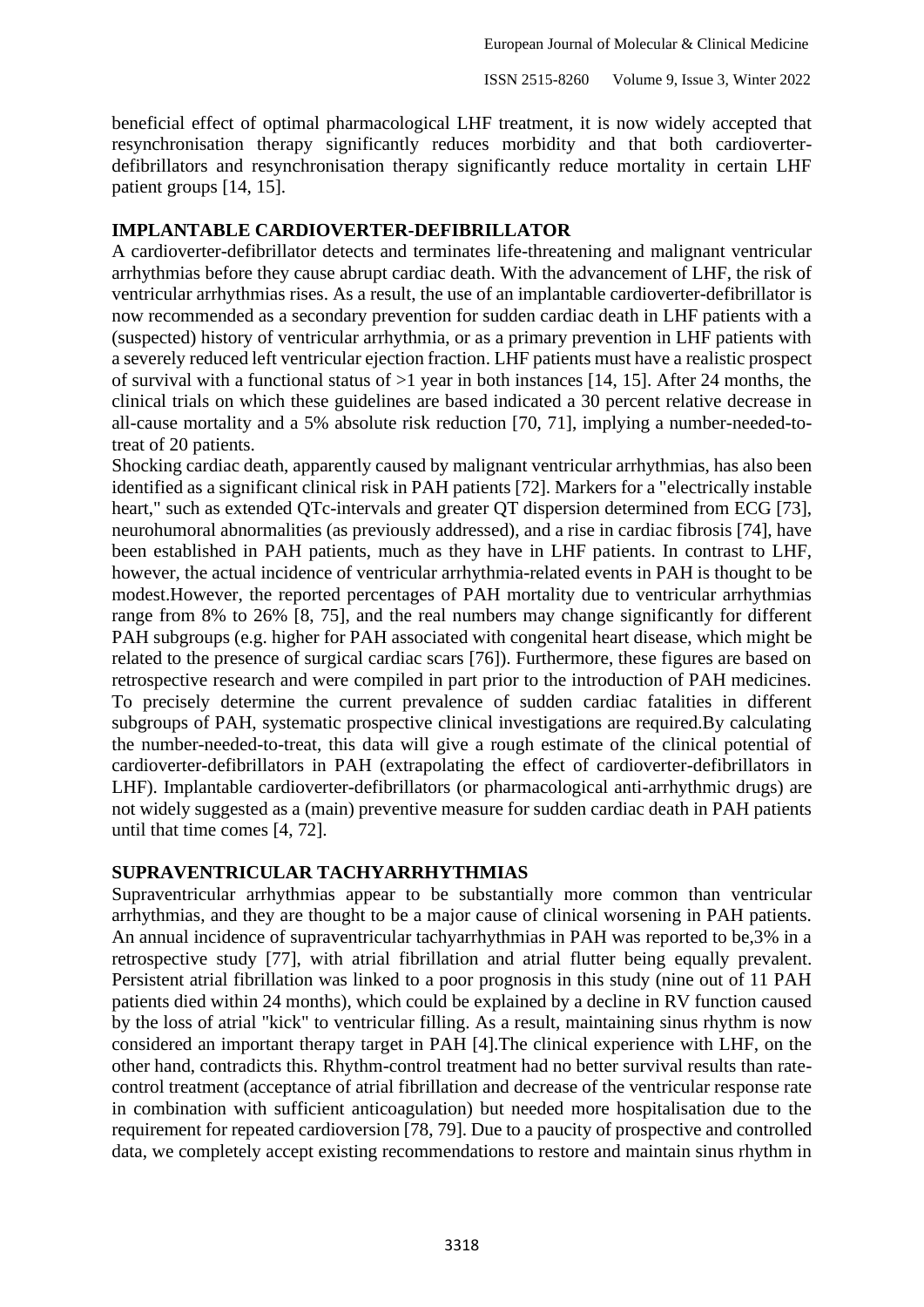PAH patients if possible. Future trials, on the other hand, will be required to determine the efficacy of this therapeutic plan.

# **CARDIAC RESYNCHRONISATION THERAPY**

Cardiac dyssynchrony in LHF is defined by localised variations in the left ventricle's electrical and/or mechanical activity (usually a delay in activation of the LV free wall in relation to the interventricular septum). Dyssynchrony causes ineffective left ventricle pumping, which leads to additional clinical deterioration. Cardiac resynchronization therapy can quickly restore LV contraction synchrony, resulting in improved overall LV (systolic) performance. In the long run, resynchronization therapy causes cardiac remodelling to reverse, resulting in even better LV performance.Despite the fact that the current clinical selection criteria for resynchronization therapy (wide QRS complex on ECG) under-predict clinical benefit for the individual LHF patient, resynchronization therapy has been shown to reduce morbidity and mortality in LHF patients and is now a well-established treatment modality [14, 15].

Ventricular dyssynchrony is frequently seen when PAH-induced right heart failure progresses [80, 81]. Mechanical interventricular dyssynchrony in PAH is associated with poor RV systolic function (as seen by the paradoxical bulging of the interventricular septum). Ventricular dyssynchrony is also hypothesised to compromise LV diastolic performance by septum bulging [82, 83]. Resynchronization of the right ventricle may thus be beneficial in the treatment of PAH. We recently showed, however, that LV and RV dyssynchrony are fundamentally different: Regional changes in the duration of the contraction, rather than regional abnormalities in the initiation of the contraction (e.g. due to a conductance delay), are the source of PAH-related ventricular dyssynchrony, which is strongly afterload dependent [83, 84].

Previously, cardiac resynchronization therapy has been shown to be effective in patients with PAH who also have congenital heart disease [85]. These individuals, however, have a "LHFlike" dyssynchrony as a result of a total right bundle branch block as a (late) consequence of cardiac surgery, and so are not indicative of the PAH community as a whole. In the absence of conduction abnormalities, we recently investigated the therapeutic potential of resynchronization therapy in an animal model of PAH-induced right heart failure [84]. Preexcitation of the RV free wall improved RV systolic function and reduced unfavourable LV diastolic interaction, according to our findings.HARDZIYENKA et al. [86] recently corroborated similar findings in a research with patients suffering from right heart failure and ventricular dyssynchrony due to chronic thrombo-embolic pulmonary hypertension. Standard tissue-Doppler echocardiography was used to examine a group of 67 patients prior to surgery, and seven individuals were chosen for a temporary pacing strategy due to the presence of substantial diastolic interventricular delay (as a quantification of PAH-related ventricular dyssynchrony).Resynchronization therapy improved cardiac synchrony, RV contractility, and LV diastolic filling, and resulted in a.10 percent improvement in SV. These encouraging findings call for more research into cardiac resynchronization therapy as a novel treatment for right heart failure caused by PAH [12], with a focus on long-term effects and the development of robust selection criteria for PAH patients who would benefit the most from cardiac resynchronization therapy.

The incidence of malignant ventricular arrhythmias is thought to be low in PAH, although this discovery has to be confirmed in the future. Implantable cardioverter-defibrillators are not yet suggested for PAH patients. Clinical worsening is common with supraventricular tachyarrhythmias. Maintaining sinus rhythm is an important treatment goal based on retrospective evidence, but this preference for rhythm control over rate control needs to be supported in prospective controlled research, especially because this is in contrast to the experiences in left heart failure. Cardiac resynchronization therapy (CRT) appears to be a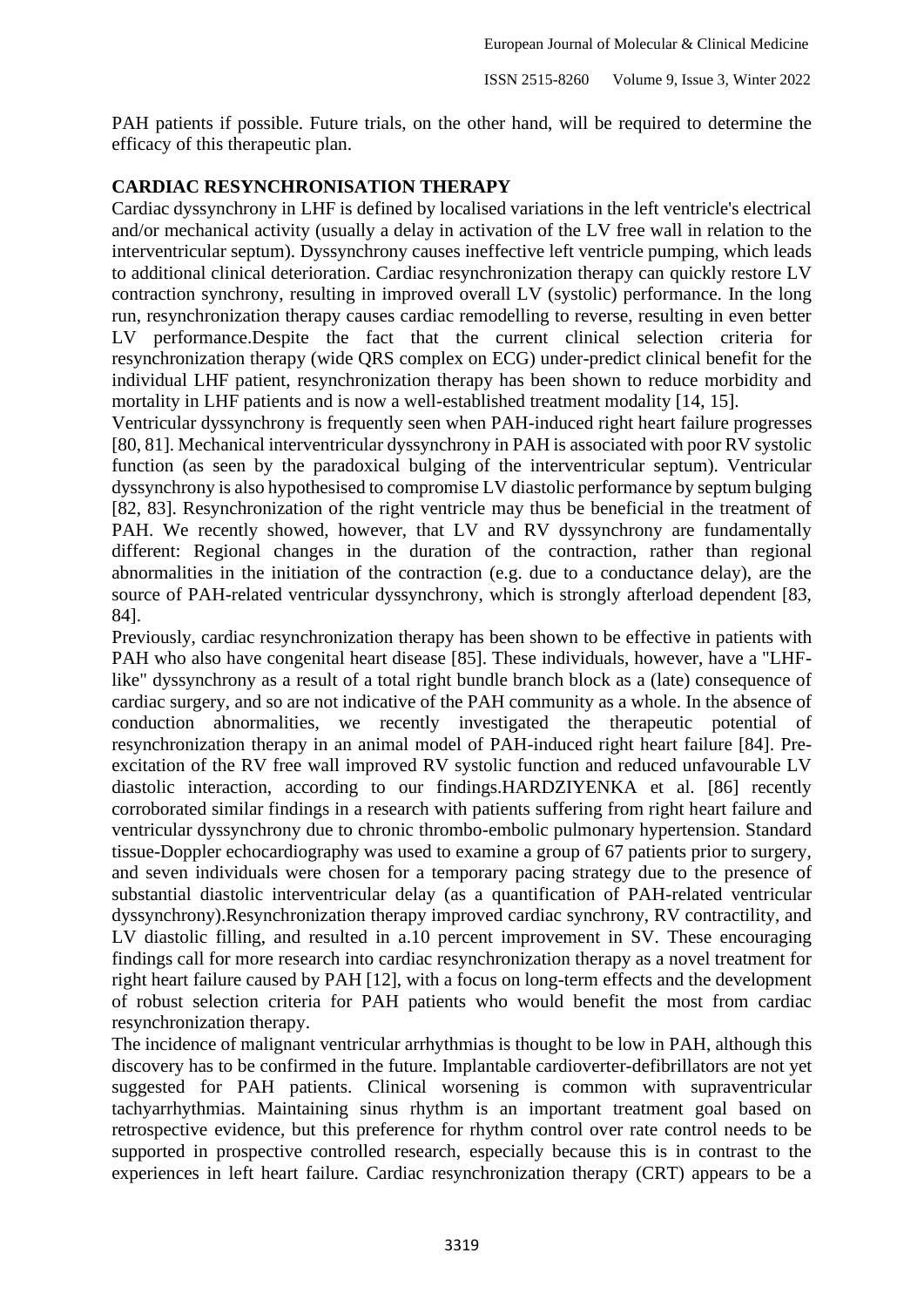potential new treatment option. To examine its long-term impacts and identify rigorous selection criteria, prospective controlled studies are required.

## **CONCLUSIONS**

The possible application of current LHF therapy for the treatment of PAH-induced right heart failure was explored in this review. We conclude, based on the available research, that LHF and right heart failure share fundamental underlying pathophysiological pathways that are treatable (fig. 4); nevertheless, clinical experience with current LHF therapies in the setting of PAH is very limited.

This disparity is perplexing, and we can only hypothesise as to why it exists. For starters, it's difficult to distinguish between cardiac and pulmonary consequences of treatment therapies in PAH patients. We propose using the pump-function graph as a solution. Second, PAH is still a rare condition, despite the fact that many more clinical trials have been conducted in the last two decades [33]. Third, right heart failure was once thought to be an unavoidable end result of PAH, but now the right ventricle is being looked at as a potential therapeutic target [12].

So, where do we go from here? Before LHF therapy can be used to treat PAH, solid clinical proof is required. As a result, phase I/II trials must be carried out initially, in order to gain insight into the safety, tolerability, and efficacy of LHF therapy in PAH. Following that, randomised clinical trials comparing current PAH therapy with and without add-on LHF medication should be conducted. The length of the trial is also important: the LHF experience suggests that reversing cardiac remodelling will take longer than the standard 12-week trial period.Furthermore, in these types of investigations, the question of which end-point to chose remains unanswered: Traditional PAH endpoints, such as 6-minute walking distance, may be insufficiently sensitive, and direct assessments of RV remodelling and function may be more relevant. The most optimal end-point, however, mortality, may be overly stringent and require the inclusion of an unrealistically large number of patients [87].

To sum up, well-designed clinical studies are necessary because they may give evidence for the adoption of novel therapeutic modalities that are reasonably easy to come by in the treatment of this severe disease. If travelling "left" is a step in the "correct" direction, more research will be needed.

#### **REFERENCES**

- 1. Haddad F, Hunt SA, Rosenthal DN, *et al.* Right ventricular function in cardiovascular disease, part I: Anatomy, physiology, aging, and functional assessment of the right ventricle. *Circulation* 2008; 117: 1436–1448.
- 2. Haddad F, Doyle R, Murphy DJ, *et al.* Right ventricular function in cardiovascular disease, part II: pathophysiology, clinical impor- tance, and management of right ventricular failure. *Circulation* 2008; 117: 1717–1731.
- 3. McLaughlin VV, Archer SL, Badesch DB, *et al.* ACCF/AHA 2009 expert consensus document on pulmonary hypertension a report of the American College of Cardiology Foundation Task Force on Expert Consensus Documents and the American Heart Association developed in collaboration with the American College of Chest Physicians; American Thoracic Society, Inc.; and the Pulmonary Hypertension Association. *J Am Coll Cardiol*2009; 53: 1573–1619.
- 4. Galie N, Hoeper MM, Humbert M, *et al.* Guidelines for thediagnosis and treatment of pulmonary hypertension. The Task Force for the Diagnosis and Treatment of Pulmonary Hypertension of the European Society of Cardiology (ESC) and the European Respiratory Society (ERS), endorsed by the International Society of Heart and Lung Transplantation (ISHLT). *Eur Respir J* 2009; 30: 2493–2537.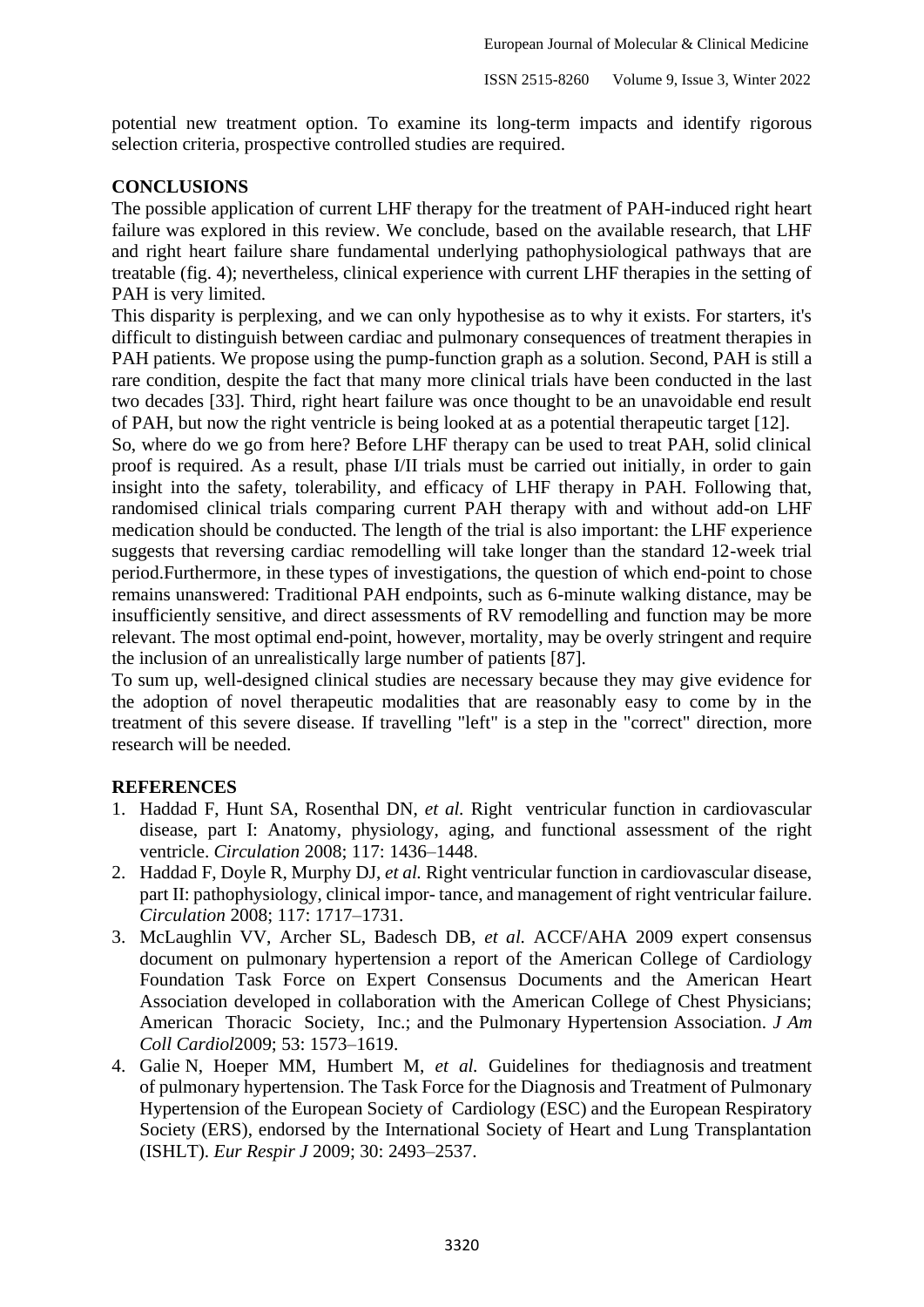- 5. Lankhaar JW, Westerhof N, Faes TJ, *et al.* Quantification of rightventricular afterload in patients with and without pulmonary hypertension. *Am J Physiol Heart Circ Physiol*2006; 291: H1731–H1737.
- 6. McLaughlin VV, McGoon MD. Pulmonary arterial hypertension.*Circulation* 2006; 114: 1417–1431.
- 7. Overbeek MJ, Lankhaar JW, Westerhof N, *et al.* Right ventricular contractility in systemic sclerosis-associated and idiopathic pul- monary arterial hypertension. *Eur Respir J* 2008; 31: 1160–1166.
- 8. D'Alonzo GE, Barst RJ, Ayres SM, *et al.* Survival in patients with primary pulmonary hypertension. Results from a national prospective registry. *Ann Intern Med* 1991; 115: 343– 349.
- 9. Sandoval J, Bauerle O, Palomar A, *et al.* Survival in primary pulmonary hypertension. Validation of a prognostic equation. *Circulation* 1994; 89: 1733–1744.
- 10. van Wolferen SA, Marcus JT, Boonstra A, *et al.* Prognostic value ofright ventricular mass, volume, and function in idiopathic pulmonary arterial hypertension. *Eur Heart J* 2007; 28: 1250–1257.
- 11. Humbert M, Sitbon O, Simonneau G. Treatment of pulmonary arterial hypertension. *N Engl J Med* 2004; 351: 1425–1436.
- 12. Ghofrani HA, Barst RJ, Benza RL, *et al.* Future perspectives for the treatment of pulmonary arterial hypertension. *J Am Coll Cardiol*2009; 54: Suppl. 1, S108–S117.
- 13. Cohn JN, Ferrari R, Sharpe N. Cardiac remodelling concepts and clinical implications: a consensus paper from an international forum on cardiac remodelling. Behalf of an International Forum on Cardiac remodelling. *J Am Coll Cardiol*2000; 35: 569–582.
- 14. Hunt SA, Abraham WT, Chin MH, *et al.* 2009 focused updateincorporated into the ACC/AHA 2005 Guidelines for the Diagnosis and Management of Heart Failure in Adults: a report of the American College of Cardiology Foundation/American Heart Association Task Force on Practice Guidelines: developed in collaboration with the International Society for Heart and Lung Transplantation. *Circulation* 2009; 119: e391–e479.
- 15. Dickstein K, Cohen-Solal A, Filippatos G, *et al.* ESC Guidelines for the diagnosis and treatment of acute and chronic heart failure 2008: the Task Force for the Diagnosis and Treatment of Acute and Chronic Heart Failure 2008 of the European Society of Cardiology. Developed in collaboration with the Heart Failure Association of the ESC (HFA) and endorsed by the European Society of Intensive Care Medicine (ESICM). *Eur Heart J* 2008; 29: 2388–2442.
- 16. Galie N, Hinderliter AL, Torbicki A, *et al.* Effects of the oralendothelin-receptor antagonist bosentan on echocardiographic and doppler measures in patients with pulmonary arterial hypertension. *J Am Coll Cardiol*2003; 41: 1380–1386.
- 17. Channick RN, Simonneau G, Sitbon O, *et al.* Effects of the dualendothelin-receptor antagonist bosentan in patients with pulmon- ary hypertension: a randomised placebocontrolled study. *Lancet* 2001; 358: 1119–1123.
- 18. Brimioulle S, Wauthy P, Ewalenko P, *et al.* Single-beat estimation of right ventricular end-systolic pressure-volume relationship. *Am J Physiol Heart Circ Physiol*2003; 284: H1625–H1630.
- 19. Sunagawa K, Yamada A, Senda Y, *et al.* Estimation of the hydromotive source pressure from ejecting beats of the left ventricle. *IEEE Trans Biomed Eng*1980; 27: 299–305.
- 20. Elzinga G, Westerhof N. How to quantify pump function of the heart. The value of variables derived from measurements on isolated muscle. *Circ Res* 1979; 44: 303–308.
- 21. Suga H, Sagawa K, Shoukas AA. Load independence of the instantaneous pressure-volume ratio of the canine left ventricle and effects of epinephrine and heart rate on the ratio. *Circ Res* 1973; 32: 314–322.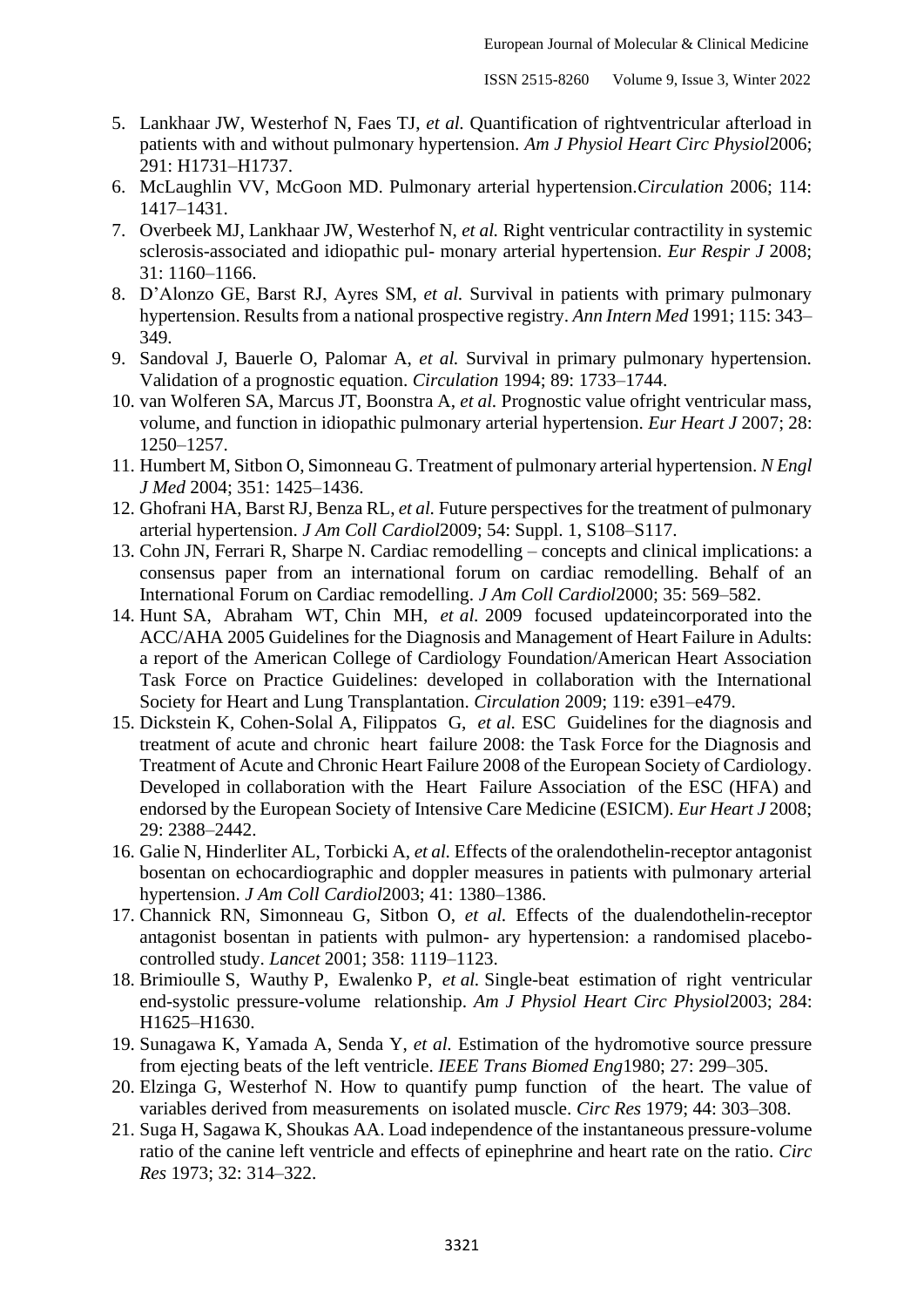- 22. Westerhof N, Stergiopulos N, Noble MIM, eds, Snapshots of Hemodynamics: An Aid for Clinical Research and Graduate Education. New York, Springer, 2005.
- 23. Burkhoff D, Mirsky I, Suga H. Assessment of systolic and diastolic ventricular properties *via* pressure-volume analysis: a guide for clinical, translational, and basic researchers. *Am J Physiol Heart Circ Physiol*2005; 289: H501–H512.
- 24. Kuehne T, Yilmaz S, Steendijk P, *et al.* Magnetic resonance imaging analysis of right ventricular pressure-volume loops: *in vivo* validation and clinical application in patients with pulmonary hypertension. *Circulation* 2004; 110: 2010–2016.
- 25. Kerbaul F, Rondelet B, Demester JP, *et al.* Effects of levosimendan*versus* dobutamine on pressure load-induced right ventricular failure. *Crit Care Med* 2006; 34: 2814–2819.
- 26. Kerbaul F, Rondelet B, Motte S, *et al.* Effects of norepinephrine and dobutamine on pressure load-induced right ventricular failure. *Crit Care Med* 2004; 32: 1035–1040.Zierer A, Voeller RK, Melby SJ, *et al.* Impact of calcium-channel blockers on right heart function in a controlled model of chronic pulmonary hypertension. *Eur J Anaesthesiol*2009; 26: 253–259.
- 27. Kerbaul F, Brimioulle S, Rondelet B, *et al.* How prostacyclin improves cardiac output in right heart failure in conjunction with pulmonary hypertension. *Am J Respir Crit Care Med*  2007; 175: 846–850.
- 28. Rex S, Missant C, Segers P, *et al.* Epoprostenol treatment of acute pulmonary hypertension is associated with a paradoxical decrease in right ventricular contractility. *Intensive Care Med* 2008; 34: 179–189.
- 29. Schafer S, Ellinghaus P, Janssen W, *et al.* Chronic inhibition of phosphodiesterase 5 does not prevent pressure-overload-induced right-ventricular remodelling. *Cardiovasc Res*  2009; 82: 30–39.
- 30. Andersen A, Nielsen JM, Peters CD, *et al.* Effects of phosphodiesterase-5 inhibition by sildenafil in the pressure overloaded right heart. *Eur J Heart Fail* 2008; 10: 1158–1165.
- 31. Nagendran J, Archer SL, Soliman D, *et al.* Phosphodiesterase type 5 is highly expressed in the hypertrophied human right ventricle, and acute inhibition of phosphodiesterase type 5 improves contractility. *Circulation* 2007; 116: 238–248.
- 32. Galie N, Manes A, Negro L, *et al.* A meta-analysis of randomized controlled trials in pulmonary arterial hypertension. *Eur Heart J* 2009; 30: 394–403.
- 33. Paulus WJ, van Ballegoij JJM. Treatment of heart failure with normal ejection fraction: an inconvenient truth! *J Am Coll Cardiol*2010; [Epub ahead of print DOI: 10.1016/j.jacc.2009.06.067].
- 34. Mereles D, Ehlken N, Kreuscher S, *et al.* Exercise and respiratory training improve exercise capacity and quality of life in patients with severe chronic pulmonary hypertension. *Circulation* 2006; 114: 1482–1489.
- 35. de Man FS, Handoko ML, Groepenhoff H, *et al.* Effects of exercise training in patients with idiopathic pulmonary arterial hyper- tension. *Eur Respir J* 2009; 34: 669–675.
- 36. Handoko ML, de Man FS, Happe CM, *et al.* Opposite effects of training in rats with stable and progressive pulmonary hyper- tension. *Circulation* 2009; 120: 42–49.
- 37. Packer M. The neurohormonal hypothesis: a theory to explain the mechanism of disease progression in heart failure. *J Am Coll Cardiol*1992; 20: 248–254.
- 38. Triposkiadis F, Karayannis G, Giamouzis G, *et al.* The sympathetic nervous system in heart failure physiology, pathophysiology, and clinical implications. *J Am Coll Cardiol*2009; 54: 1747–1762.
- 39. Engelhardt S, Hein L, Wiesmann F, *et al.* Progressive hypertrophy and heart failure in b1 adrenergic receptor transgenic mice. *Proc Natl Acad Sci USA* 1999; 96: 7059–7064.
- 40. Bristow MR. b-adrenergic receptor blockade in chronic heart failure. *Circulation* 2000; 101: 558–569.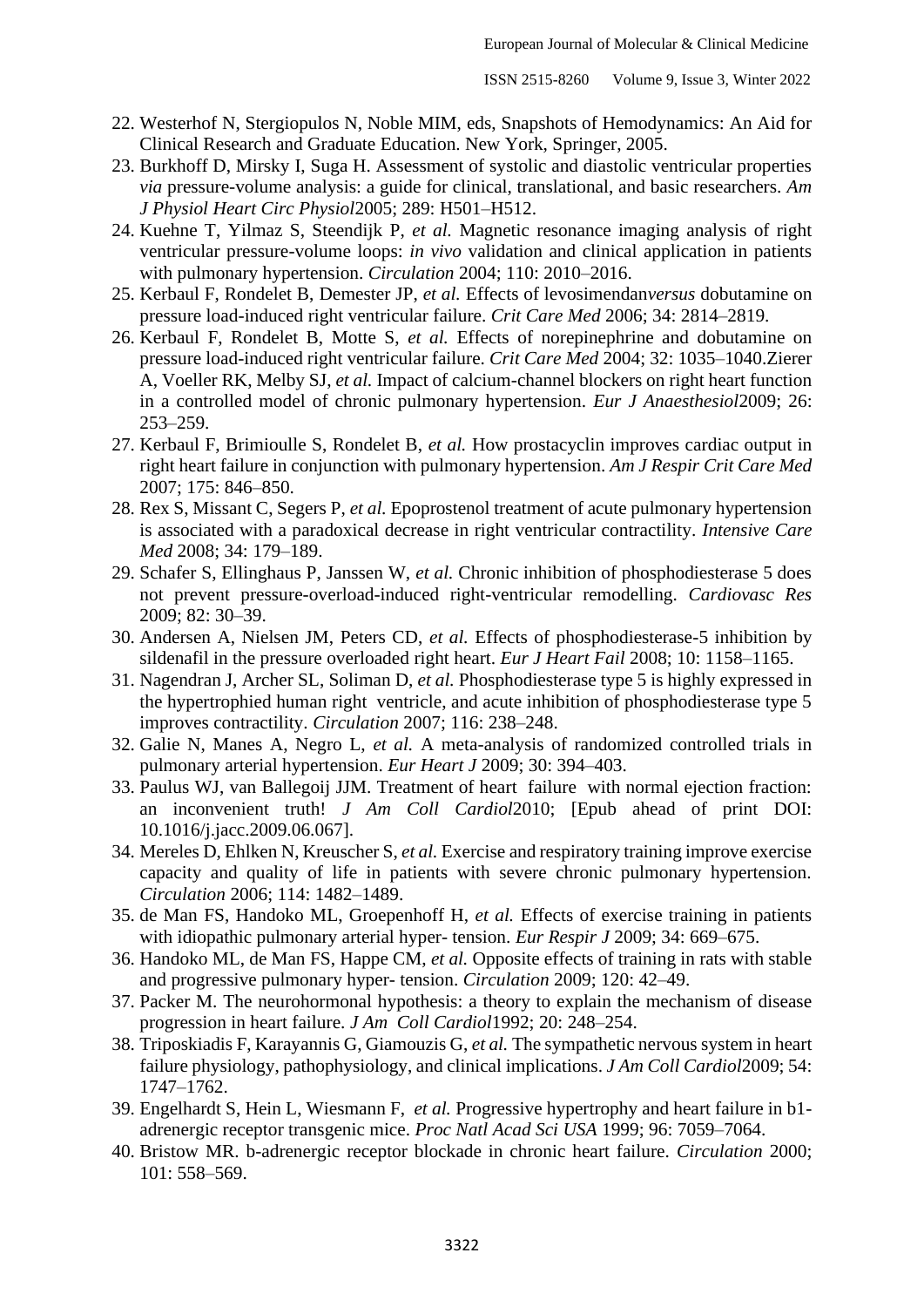- 41. Gheorghiade M, Ferguson D. Digoxin. A neurohormonal mod- ulator in heart failure? *Circulation* 1991; 84: 2181–2186.
- 42. Baker KM, Booz GW, Dostal DE. Cardiac actions of angiotensin II: role of an intracardiac renin-angiotensin system. *Annu Rev Physiol*1992; 54: 227–241.
- 43. Kurzyna M, Torbicki A. Neurohormonal modulation in right ventricular failure. *Eur Heart J Suppl* 2007; 9: Suppl. H, H35–H40.
- 44. Schrier RW, Bansal S. Pulmonary hypertension, right ventricular failure, and kidney: different from left ventricular failure? *Clin J Am Soc Nephrol* 2008; 3: 1232–1237.
- 45. Nootens M, Kaufmann E, Rector T, *et al.* Neurohormonal activation in patients with right ventricular failure from pulmon- ary hypertension: relation to haemodynamic variables and endothelin levels. *J Am Coll Cardiol*1995; 26: 1581–1585.
- 46. Nagaya N, Nishikimi T, Uematsu M, *et al.* Plasma brain natriuretic peptide as a prognostic indicator in patients with primary pulmonary hypertension. *Circulation* 2000; 102: 865– 870.
- 47. Velez-Roa S, Ciarka A, Najem B, *et al.* Increased sympathetic nerve activity in pulmonary artery hypertension. *Circulation* 2004; 110: 1308–1312.
- 48. Morimitsu T, Miyahara Y, Sinboku H, *et al.* Iodine-123-metaiodo- benzylguanidine myocardial imaging in patients with right ventricular pressure overload. *J Nucl Med* 1996; 37: 1343–1346.
- 49. Wensel R, Jilek C, Dorr M, *et al.* Impaired cardiac autonomic control relates to disease severity in pulmonary hypertension. *Eur Respir J* 2009; 34: 895–901.
- 50. Bristow MR, Minobe W, Rasmussen R, *et al.* b-adrenergic neuroeffector abnormalities in the failing human heart are produced by local rather than systemic mechanisms. *J Clin Invest* 1992; 89: 803–815.
- 51. Forfia PR, Mathai SC, Fisher MR, *et al.* Hyponatremia predicts
- 52. right heart failure and poor survival in pulmonary arterial hypertension. *Am J Respir Crit Care Med* 2008; 177: 1364–1369.
- 53. Anand IS, Chandrashekhar Y, Ferrari R, *et al.* Pathogenesis of congestive state in chronic obstructive pulmonary disease. Studies of body water and sodium, renal function, haemodynamics, and plasma hormones during edema and after recovery. *Circulation* 1992; 86: 12–21.
- 54. Watkins L Jr, Burton JA, Haber E, *et al.* The renin-angiotensin- aldosterone system in congestive failure in conscious dogs. *J Clin Invest* 1976; 57: 1606–1617.
- 55. Asano K, Dutcher DL, Port JD, *et al.* Selective downregulation of the angiotensin II AT1 receptor subtype in failing human ventricular myocardium. *Circulation* 1997; 95: 1193– 1200.
- 56. Rich S, Seidlitz M, Dodin E, *et al.* The short-term effects of digoxinin patients with right ventricular dysfunction from pulmonary hypertension. *Chest* 1998; 114: 787–792.
- 57. Provencher S, Herve P, Jais X, *et al.* Deleteriouseffectsof β-blockers on exercise capacity and haemodynamics in patients with portopulmonary hypertension. *Gastroenterology*  2006; 130: 120–126.
- 58. Cargill RI, Lipworth BJ. The role of the renin-angiotensin and natriuretic peptide systems in the pulmonary vasculature. *Br J Clin Pharmacol*1995; 40: 11–18.
- 59. Qing F, McCarthy TJ, Markham J, *et al.* Pulmonary angiotensin- converting enzyme (ACE) binding and inhibition in humans. A positron emission tomography study. *Am J Respir Crit Care Med* 2000; 161: 2019–2025.
- 60. Niarchos AP, Whitman HH, Goldstein JE, *et al.* haemodynamiceffects of captopril in pulmonary hypertension of collagen vascular disease. *Am Heart J* 1982; 104: 834–838.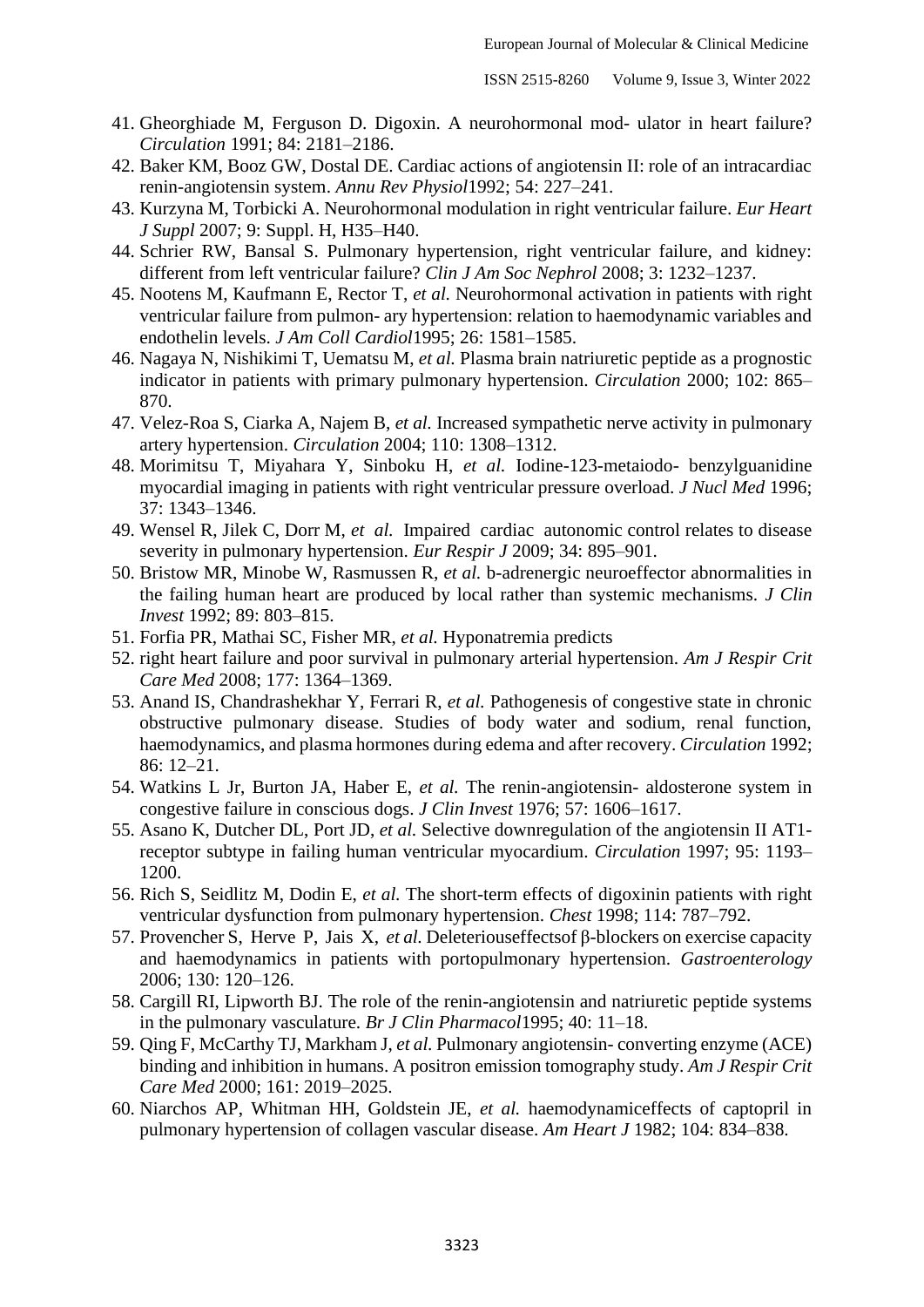c

- 61. Alpert MA, Pressly TA, Mukerji V, *et al.* Short- and long-termhaemodynamic effects of captopril in patients with pulmonary hypertension and selected connective tissue disease. *Chest* 1992; 102: 1407–1412.
- 62. Ikram H, Maslowski AH, Nicholls MG, *et al.* Haemodynamic and hormonal effects of captopril in primary pulmonary hypertension. *Br Heart J* 1982; 48: 541–545.
- 63. Leier CV, Bambach D, Nelson S, *et al.* Captopril in primary pulmonary hypertension. *Circulation* 1983; 67: 155–161.
- 64. Kuba K, Imai Y, Penninger JM. Angiotensin-converting enzyme 2 in lung diseases. *CurrOpinPharmacol*2006; 6: 271–276.
- 65. Ferreira AJ, Shenoy V, Yamazato Y, *et al.* Evidence for angiotensin-converting enzyme 2 as a therapeutic target for the prevention of pulmonary hypertension. *Am J Respir Crit Care Med* 2009; 179: 1048–1054.
- 66. Okada M, Kikuzuki R, Harada T, *et al.* Captopril attenuates matrix metalloproteinase-2 and -9 in monocrotaline-induced right ven- tricular hypertrophy in rats. *J Pharmacol Sci* 2008; 108: 487–494.
- 67. Okada M, Harada T, Kikuzuki R, *et al.* Effects of telmisartan onright ventricular remodelling induced by monocrotaline in rats.*J Pharmacol Sci* 2009; 111: 193–200.
- 68. Rouleau JL, Kapuku G, Pelletier S, *et al.* Cardioprotective effects of ramipril and losartan in right ventricular pressure overload in the rabbit: importance of kinins and influence on angiotensin II type 1 receptor signaling pathway. *Circulation* 2001; 104: 939–944.
- 69. Morrell NW, Atochina EN, Morris KG, *et al.* Angiotensinconverting enzyme expression is increased in small pulmonary arteries of rats with hypoxia-induced pulmonary hypertension.*J Clin Invest* 1995; 96: 1823–1833.
- 70. Moss AJ, Zareba W, Hall WJ, *et al.* Prophylactic implantation of a defibrillator in patients with myocardial infarction and reduced ejection fraction. *N Engl J Med* 2002; 346: 877– 883.
- 71. Bardy GH, Lee KL, Mark DB, *et al.* Amiodarone or an implantable cardioverterdefibrillator for congestive heart failure. *N Engl J Med 2005;20*, 352: 225–237.
- 72. Zipes DP, Camm AJ, Borggrefe M, *et al.* ACC/AHA/ESC 2006 Guidelines for Management of Patients With VentricularArrhythmias and the Prevention of Sudden Cardiac Death: a report of the American College of Cardiology/American Heart Association Task Force and the European Society of Cardiology Committee for Practice Guidelines (writing committee to develop Guidelines for Management of Patients With Ventricular Arrhythmias and the Prevention of Sudden Cardiac Death): developed in collaboration with the European Heart Rhythm Association and the Heart Rhythm Society. *Circulation* 2006; 114: e385–e484.
- 73. Hong-liang Z, Qin L, Zhi-hong L, *et al.* Heart rate-corrected QTinterval and QT dispersion in patients with pulmonary hyper- tension. *Wien KlinWochenschr*2009; 121: 330–333.
- 74. Lowes BD, Minobe W, Abraham WT, *et al.* Changes in geneexpression in the intact human heart. Downregulation of alpha- myosin heavy chain in hypertrophied, failing ventricular myo- cardium. *J Clin Invest* 1997; 100: 2315–2324.
- 75. Hoeper MM, Galie N, Murali S, *et al.* Outcome after cardiopulmonary resuscitation in patients with pulmonary arterial hyper- tension. *Am J Respir Crit Care Med* 2002; 165: 341–344.
- 76. Walsh EP, Cecchin F. Arrhythmias in adult patients with congenital heart disease. *Circulation* 2007; 115: 534–545.
- 77. Tongers J, Schwerdtfeger B, Klein G, *et al.* Incidence and clinicalrelevance of supraventricular tachyarrhythmias in pulmonary hypertension. *Am Heart J* 2007; 153: 127– 132.